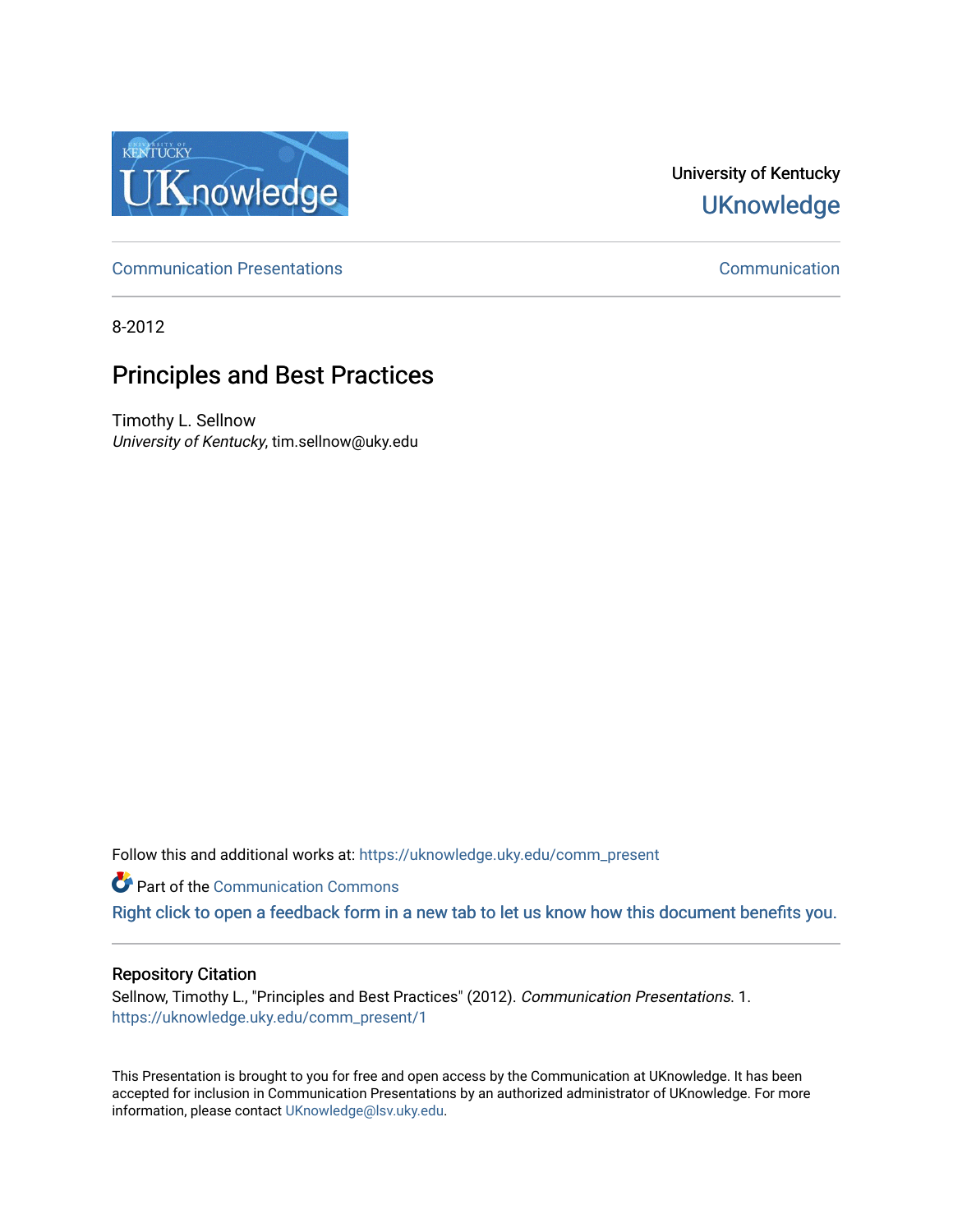## Principles and Best Practices Timothy L. Sellnow

"China/U.S. Risk Communication Workshop on Agricultural Biotechnology," Beijing, China, August 2012





**NATIONAL CENTER FOR CTION AND DEFENSE** A HOMELAND SECURITY CENTER OF EXCELLENCI

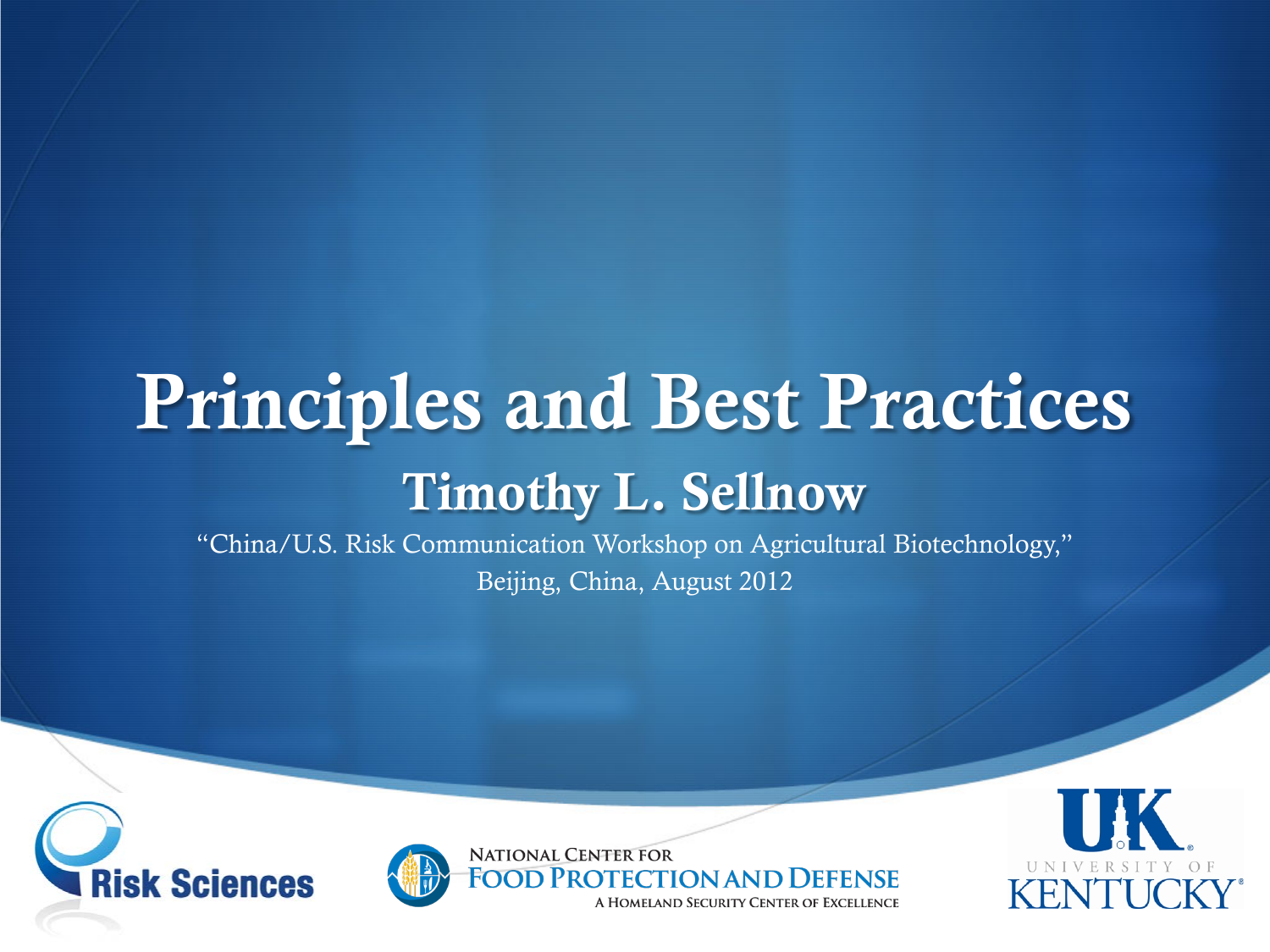# Goals of risk and crisis communication

- **Tailor communication so it takes into account** the **emotional response** to an event.
- **Empowers audience to make informed decision-making**.
- **Prevent negative behavior** and/or **encourage constructive responses** to crisis or danger.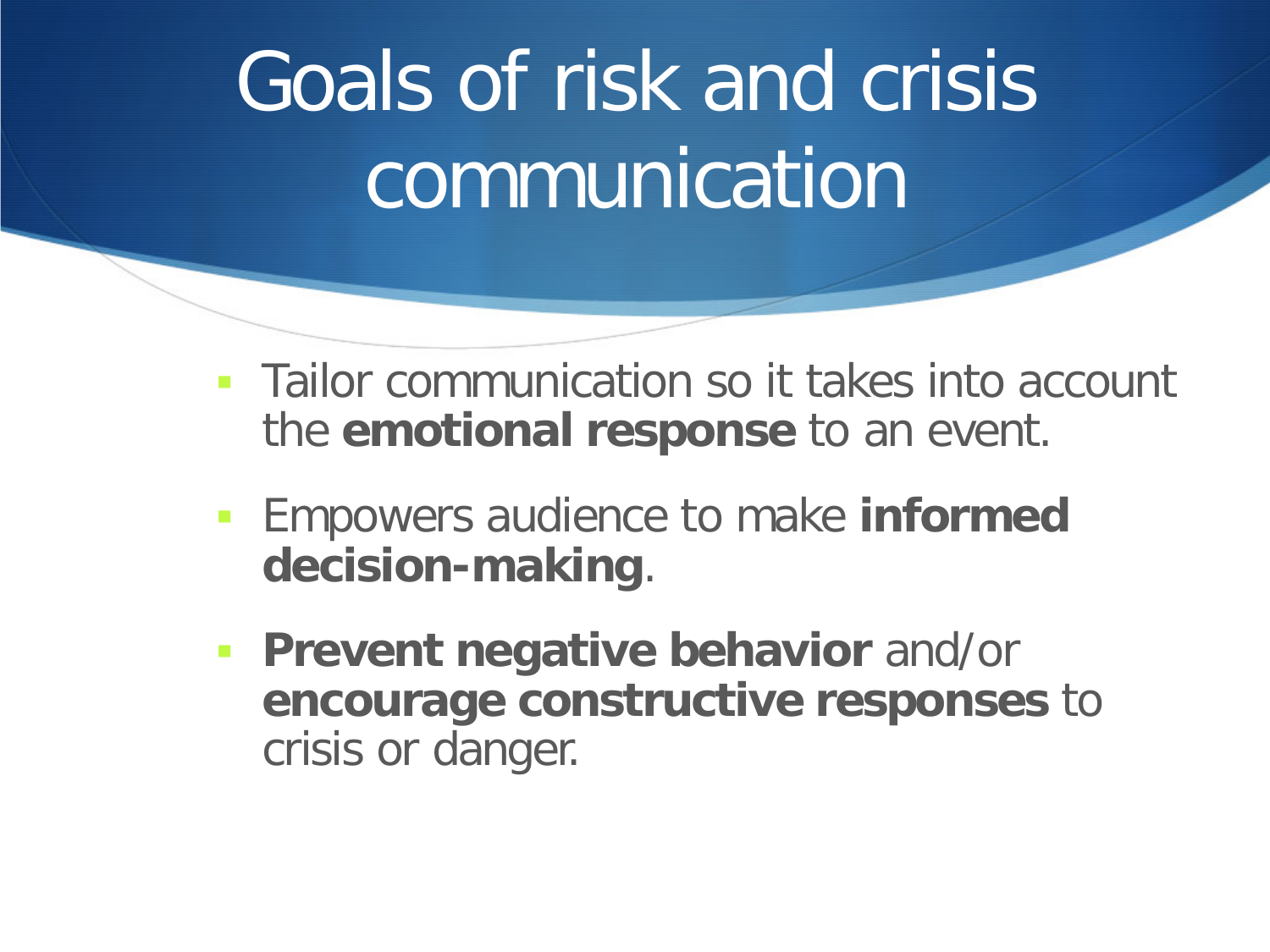

 $\triangleright$  What communication behaviors top your list of best practices?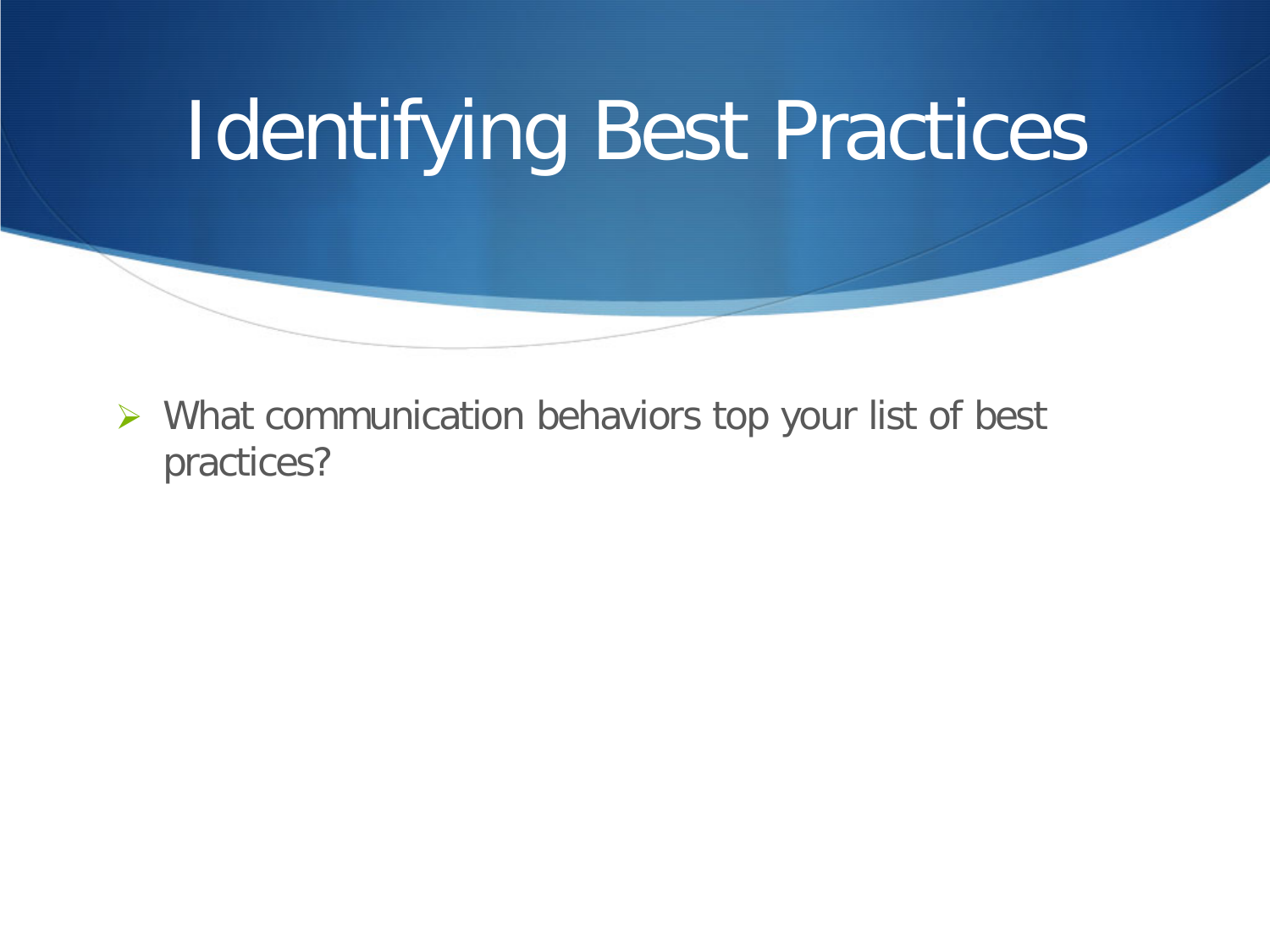# **Best Practices of Risk** and Crisis Communication

### **Continuously Evaluate and Update Crisis Plans**

### **PLAN AHEAD**

Plan Ahead for a **Prompt Response** 

**Establish a Crisis** Communication **Network** 

**Accept Uncertainty** 

#### **COMMUNICATE RESPONSIBLY**

**Form Partnerships** with the Public

Acknowledge **Public Concern** 

Be Open and Honest

### **MINIMIZE HARM**

Be Accessible to the Media

Communicate Compassion

Provide Suggestions for Self-Protection

## **Acknowledge and Account for Cultural Differences**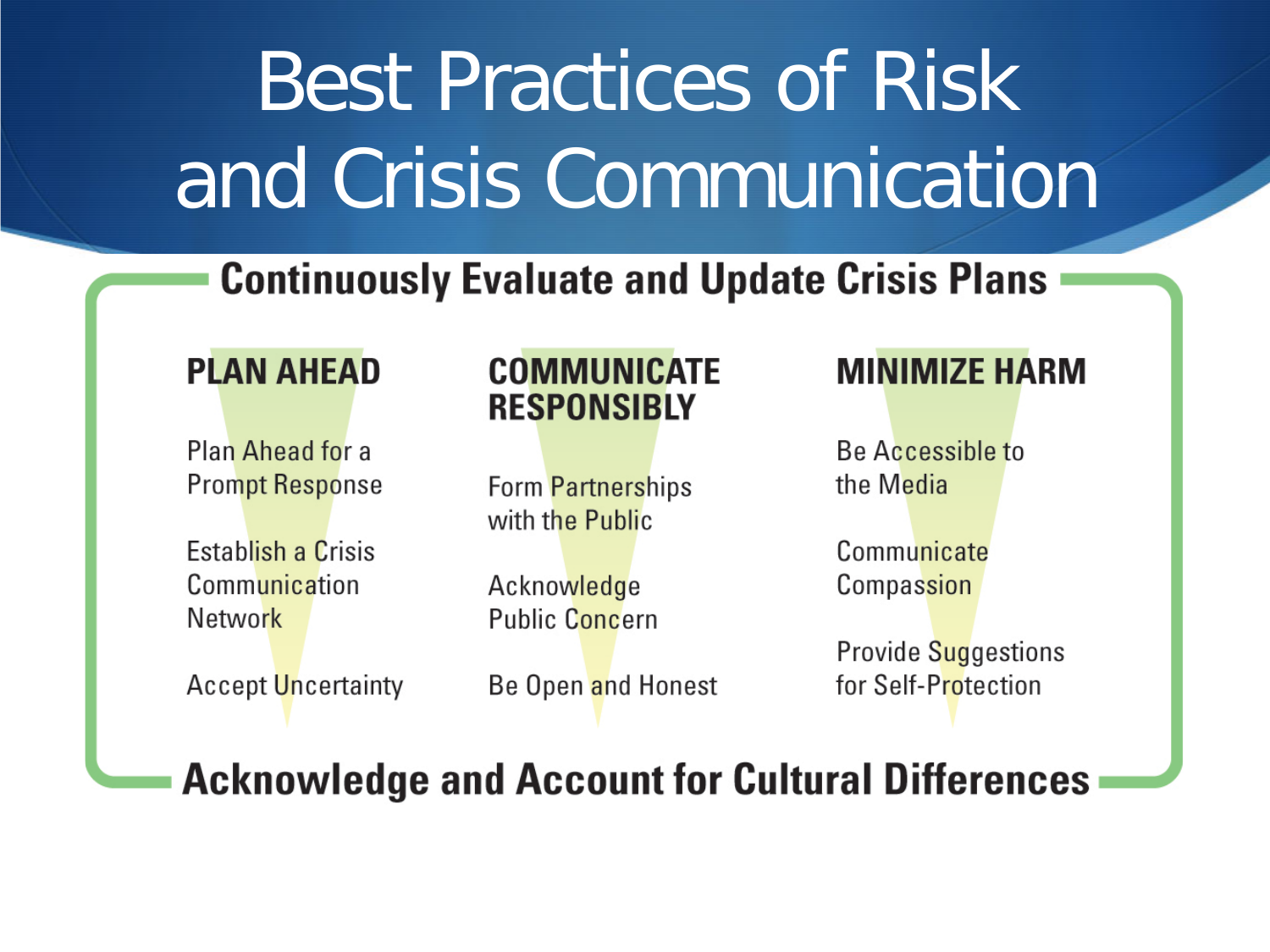#### 图一: 不断地评价和更新危机计划

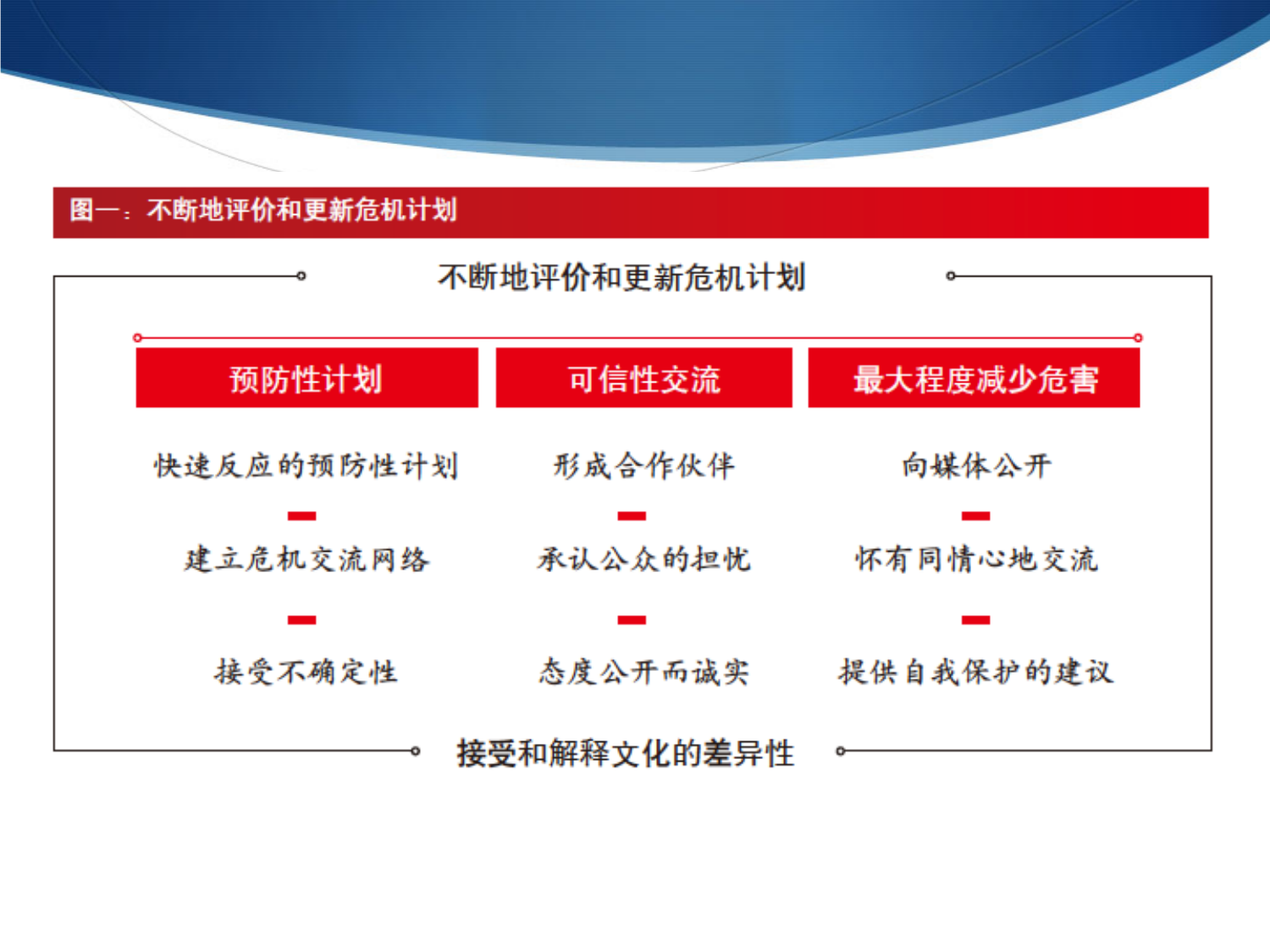# I. Plan Ahead

- $\triangleright$  Have a crisis plan
- $\triangleright$  Establish communication networks in advance
- $\triangleright$  Accept uncertainty



http://www.mediabistro.com/agencyspy/category/planningconsumer-insights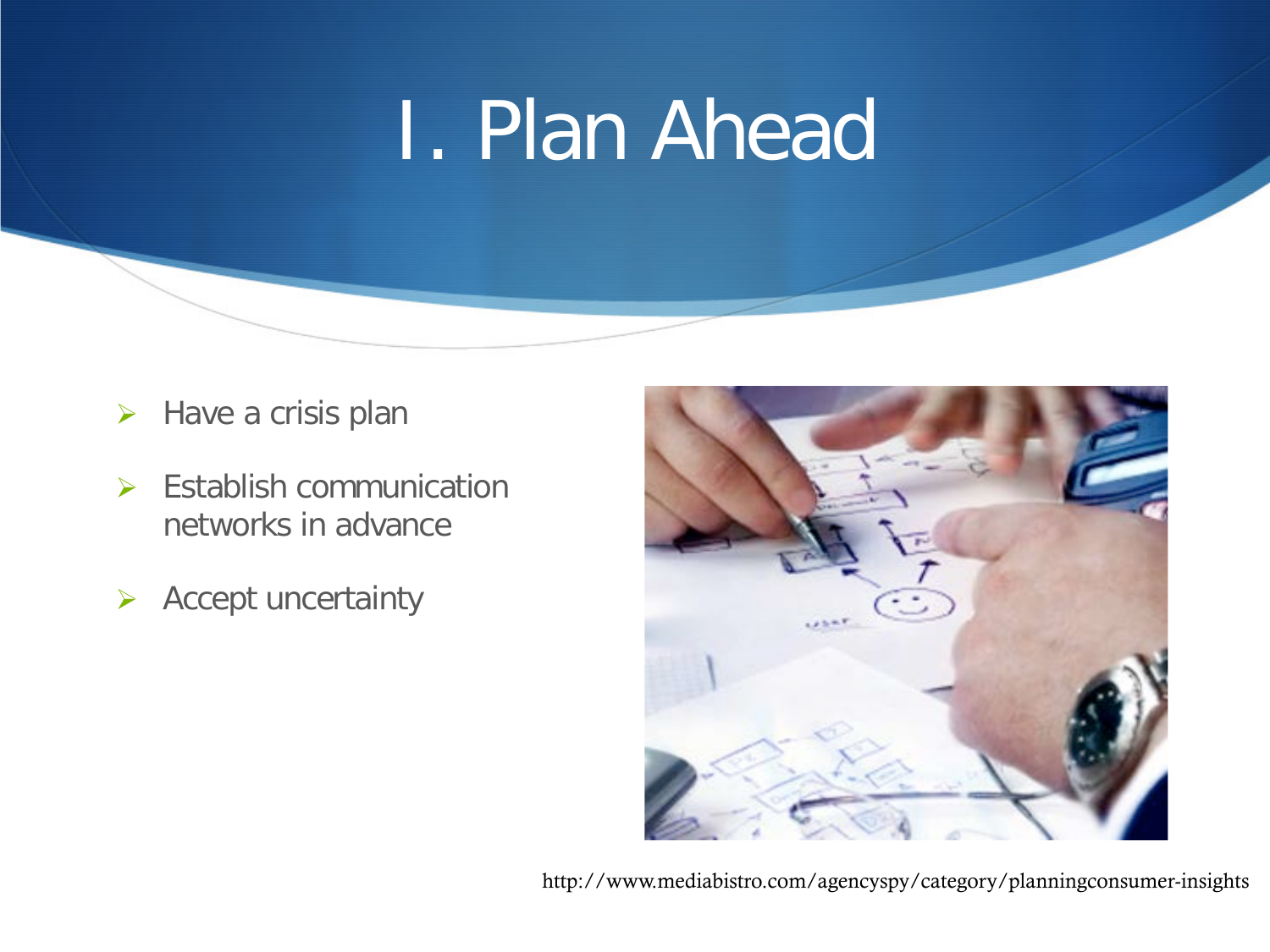# II. Communicate Responsibly

- $\triangleright$  Form partnerships with the public
- > Acknowledge public concern
- Be open and honest

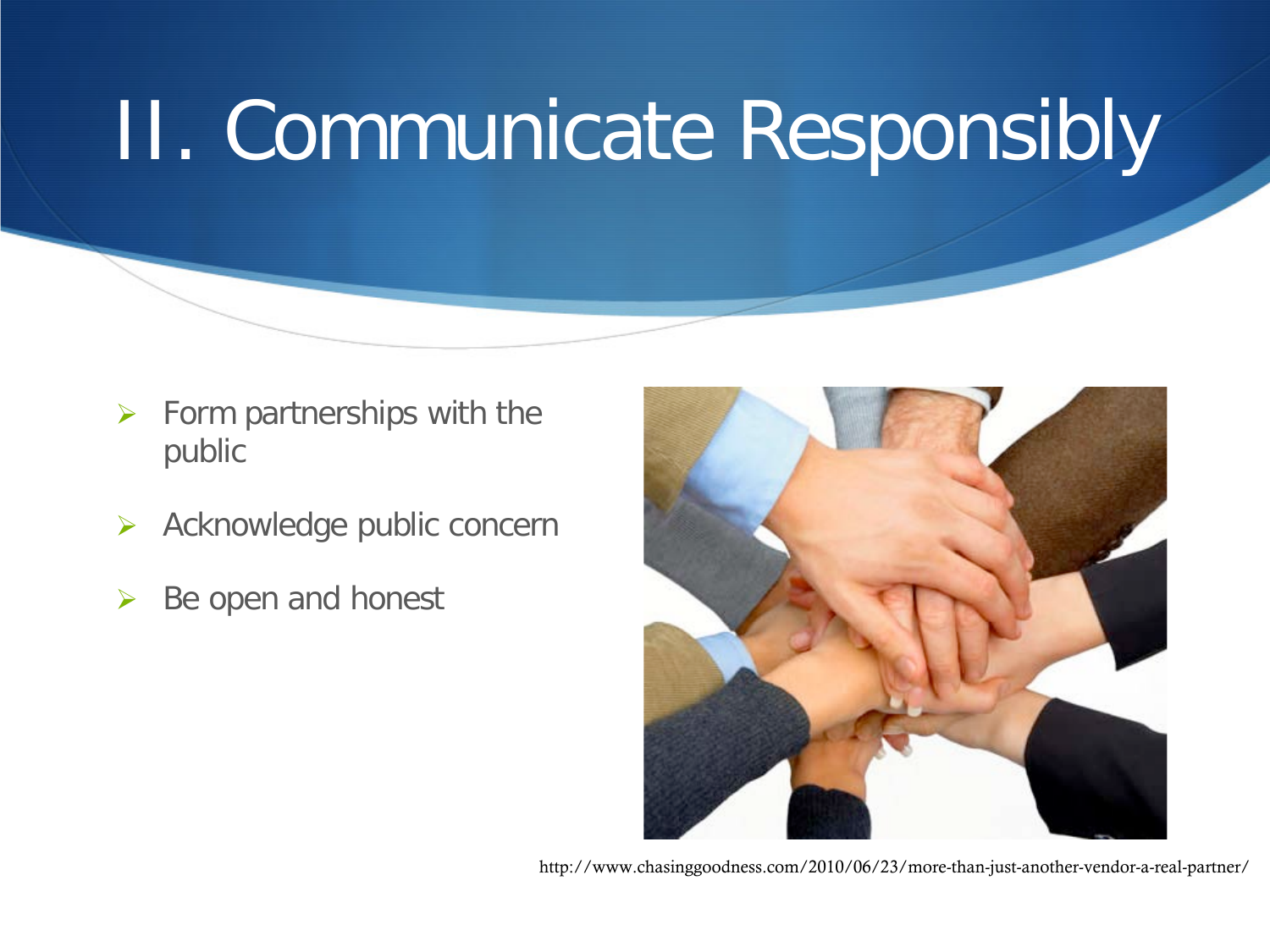# III. Minimize Harm

- $\triangleright$  Be accessible to the media
- $\triangleright$  Communicate compassion
- $\triangleright$  Provide suggestions for selfprotection



http://www.chasinggoodness.com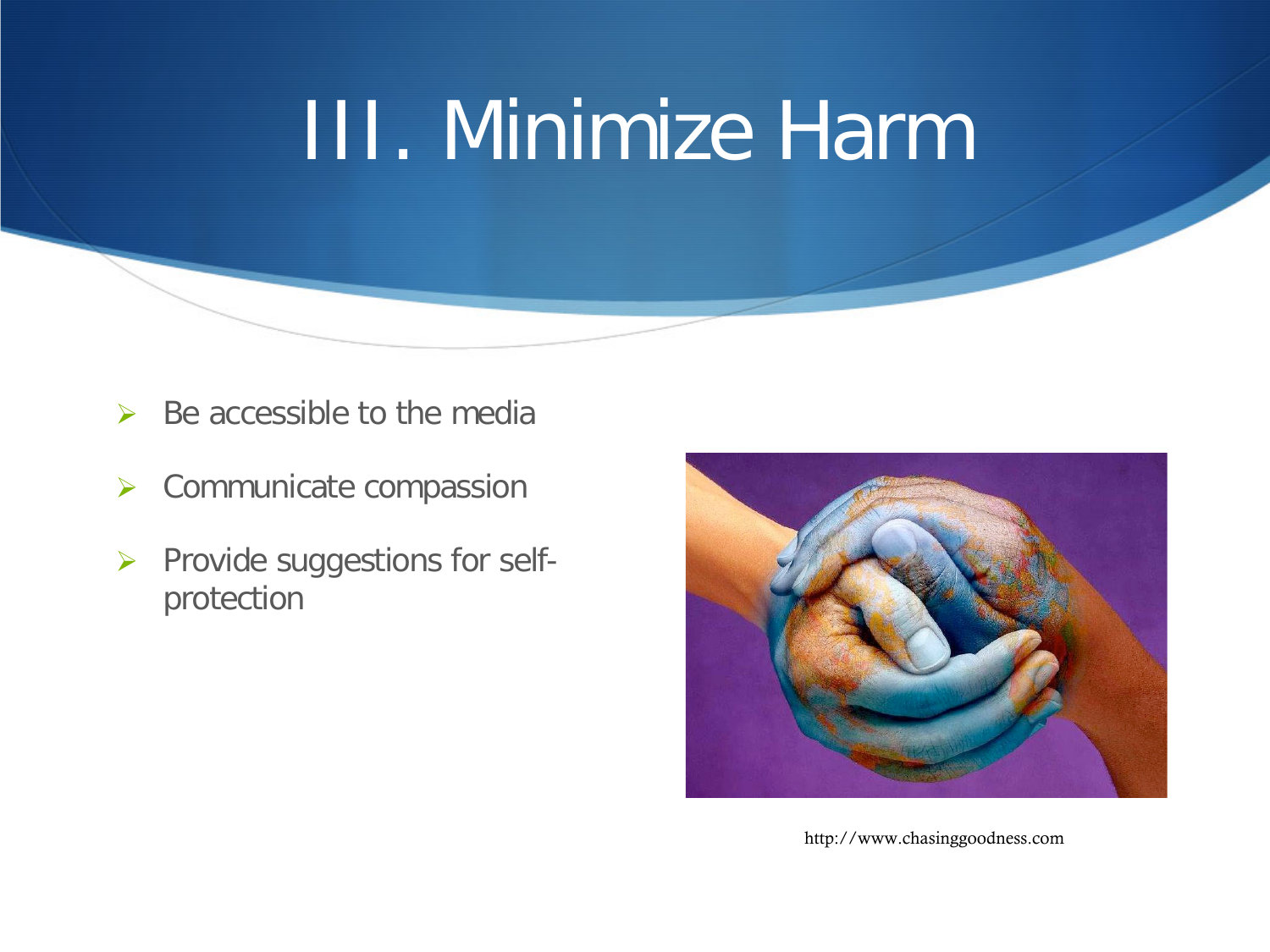# IV. All Stages

- $\triangleright$  Continuously evaluate and update crisis plans
- Acknowledge and account for cultural differences



http://www.drjohnmurphy.com/cultural.htm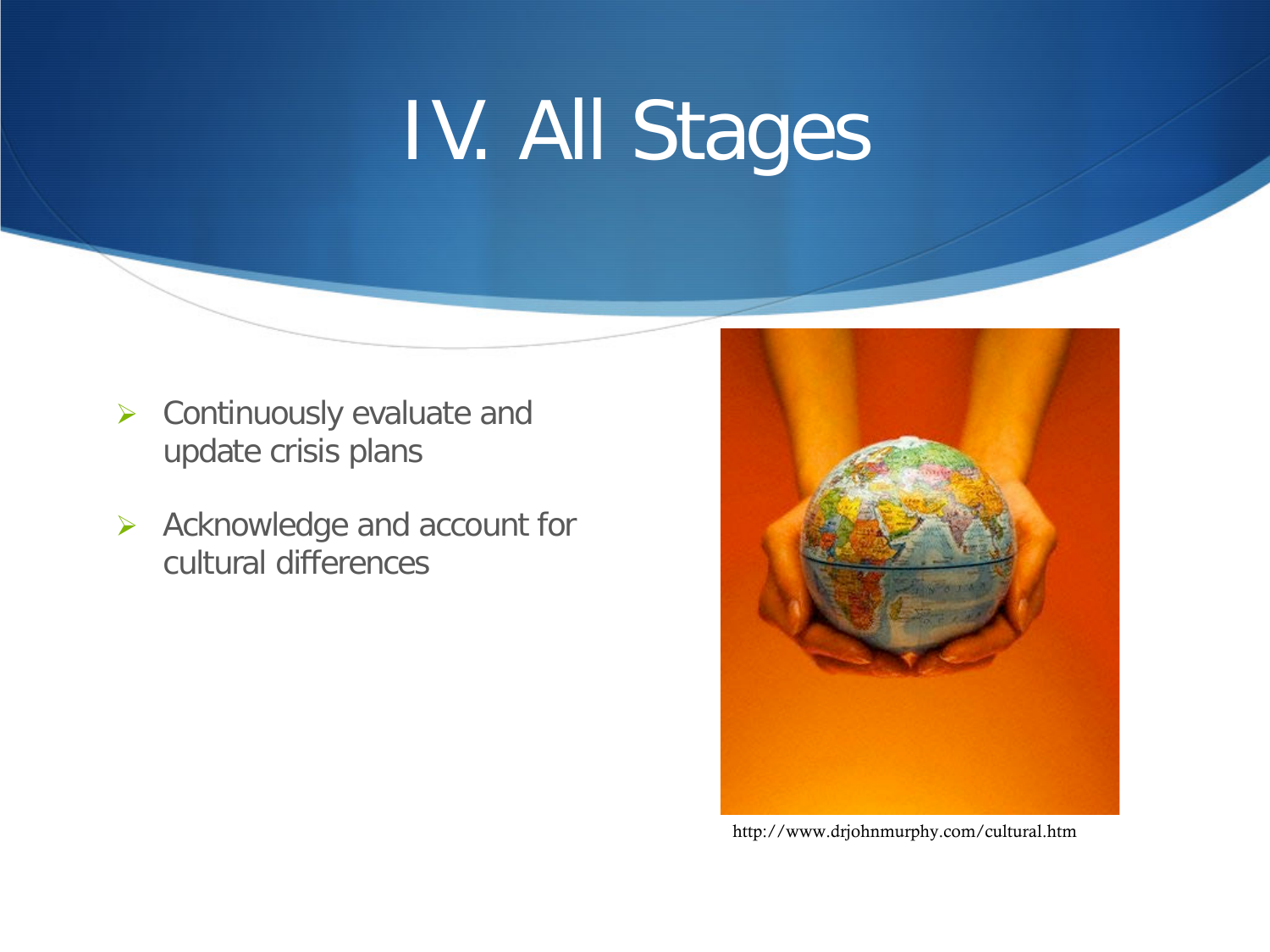#### 图一: 不断地评价和更新危机计划

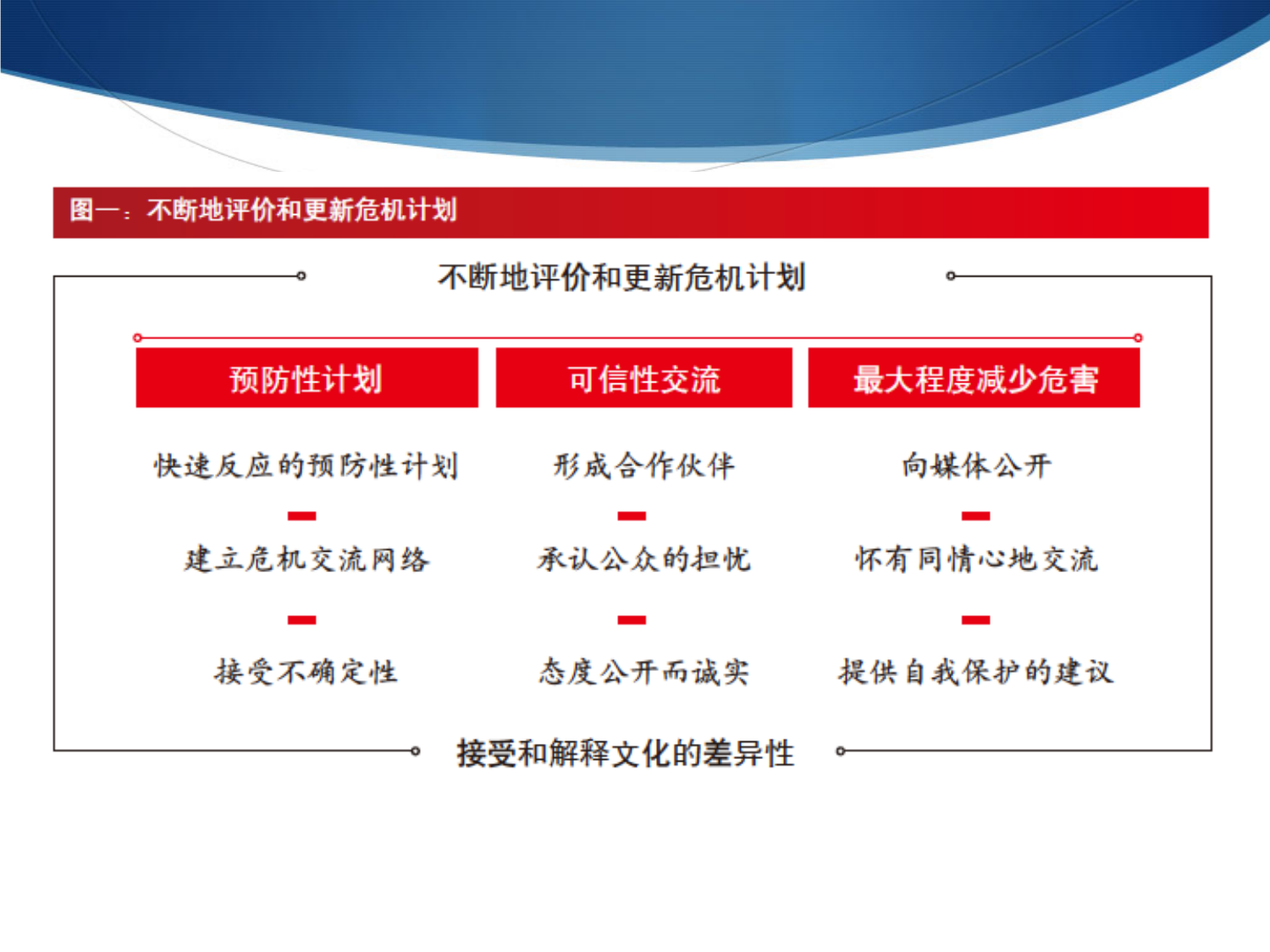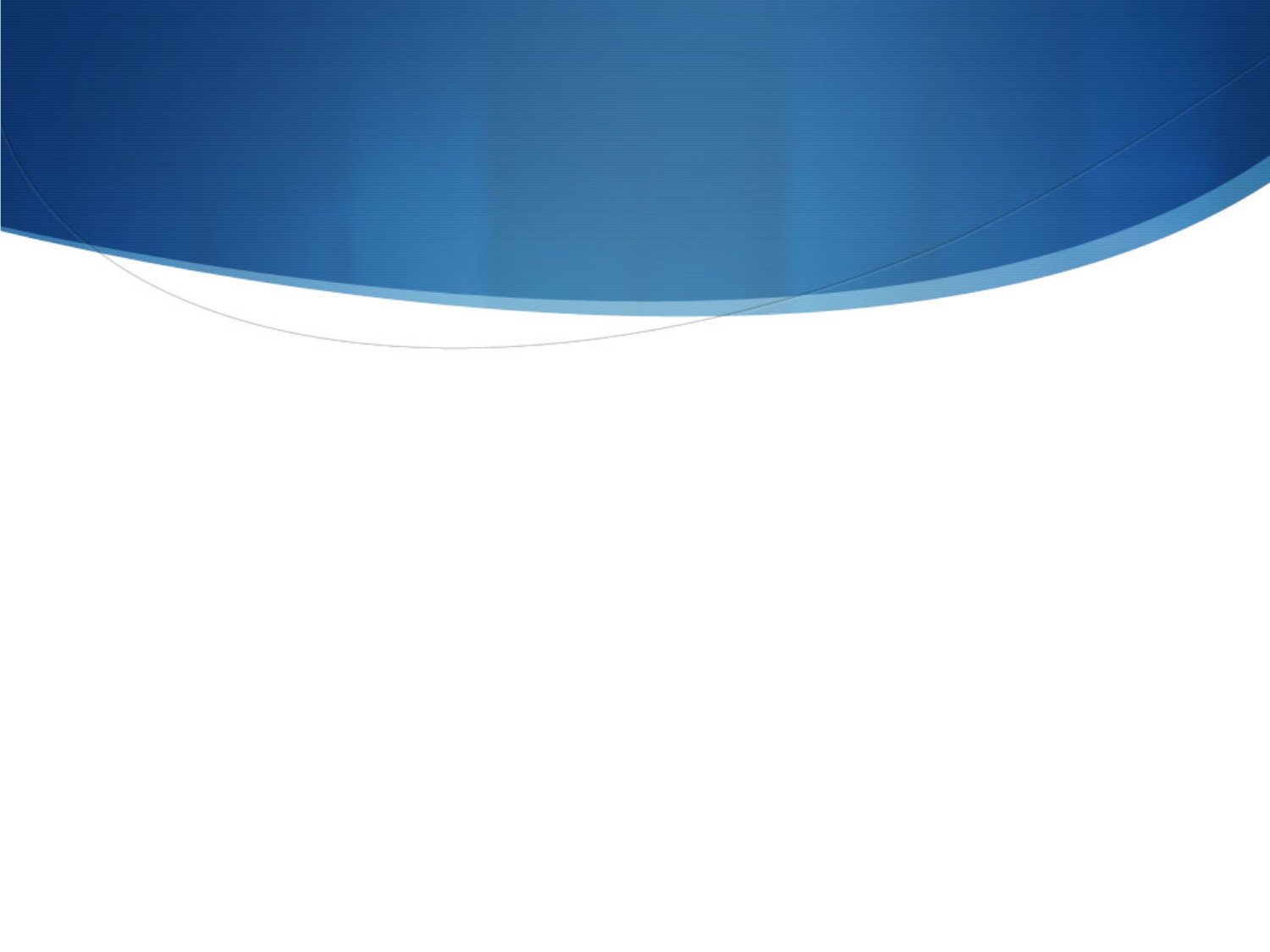Developing a Communications' Guide to Improve Public Understanding: Part 2 Timothy L. Sellnow





**NATIONAL CENTER FOR** vd Security Center of Excellenc

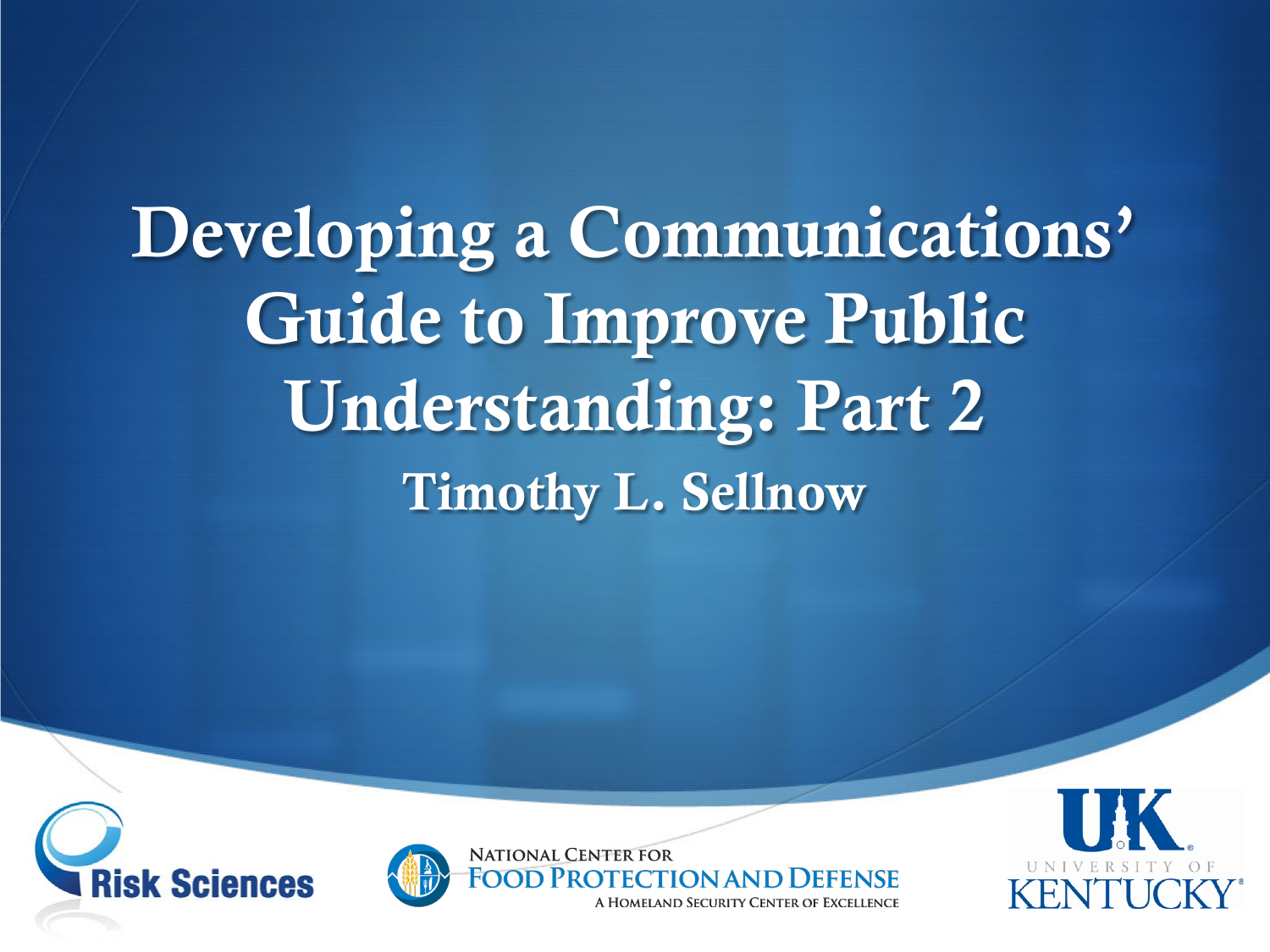## One-Minute Essay



- 1) During a crisis event, where do you go for information and why do you go to that source?
- 2) What information are you seeking and why? What are you attempting to learn? What is the most important thing you want to learn?
- 3) If you yourself are not in harm's way directly, does your answer to #2 change? If so, why and how? If not, why not?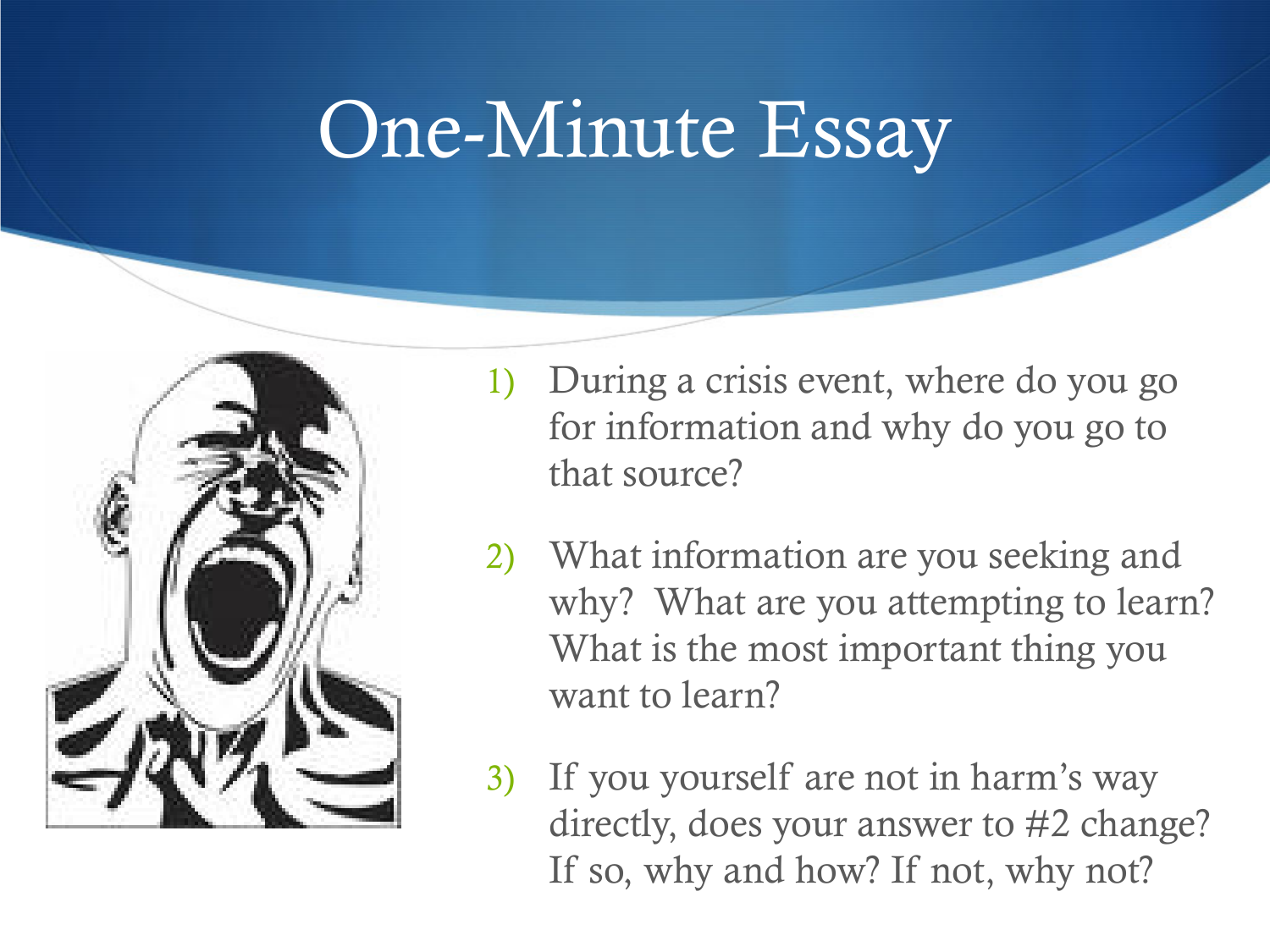# The Key Objective

 Creating messages that CONNECT with audiences . . .

 $\triangleright$  Boils down to 3 C's:

- 1. Content
- 2. Credibility
- 3. Channel

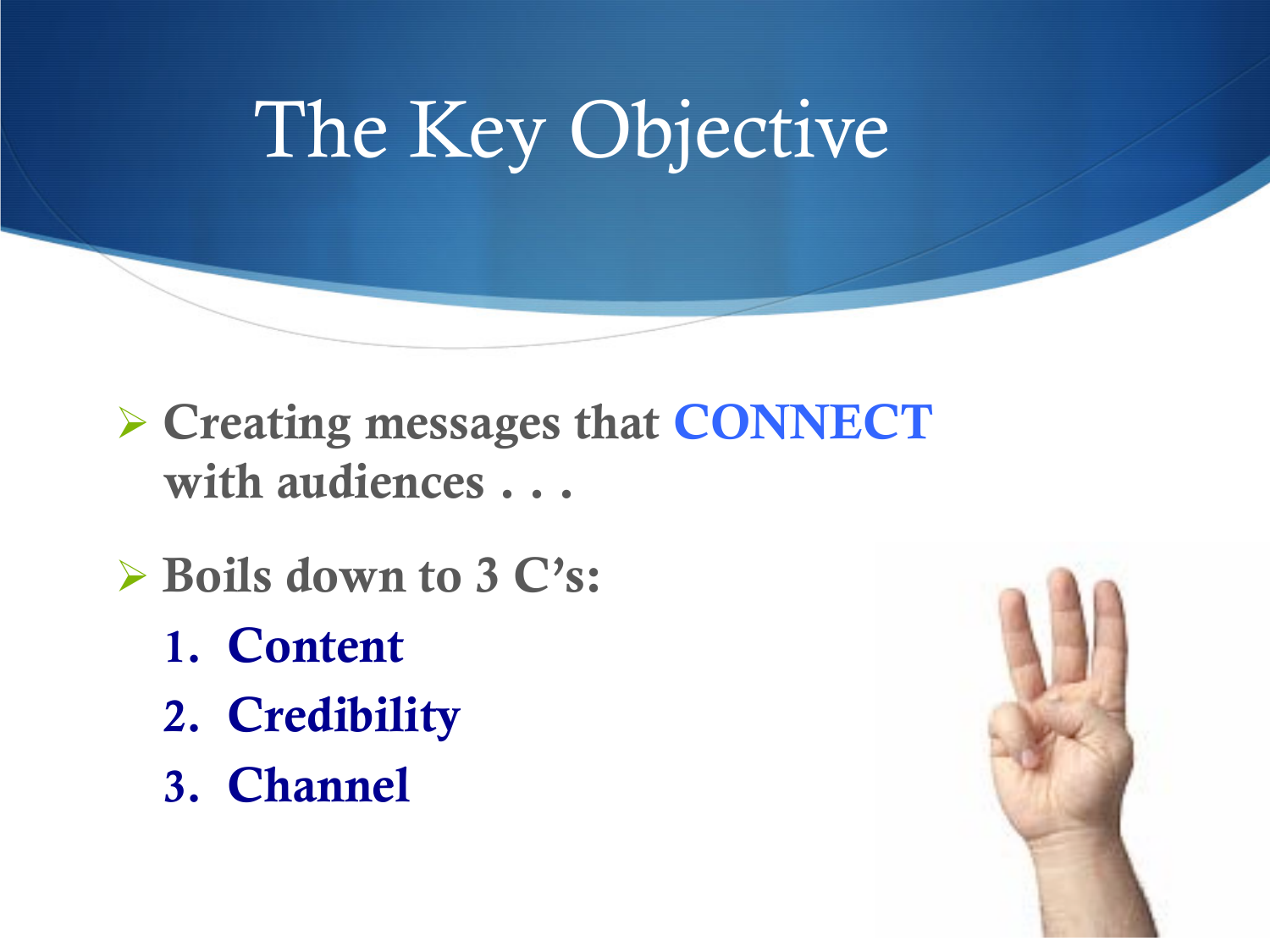## 1. Content

### **Opportunity**

- $\triangleright$  To tailor our messages to best *connect* with audiences
- $\triangleright$  To achieve appropriate *action*

### Challenge

- Our "partiality for particulars" (bias toward explanation)
- $\triangleright$  Information  $\neq$  Instruction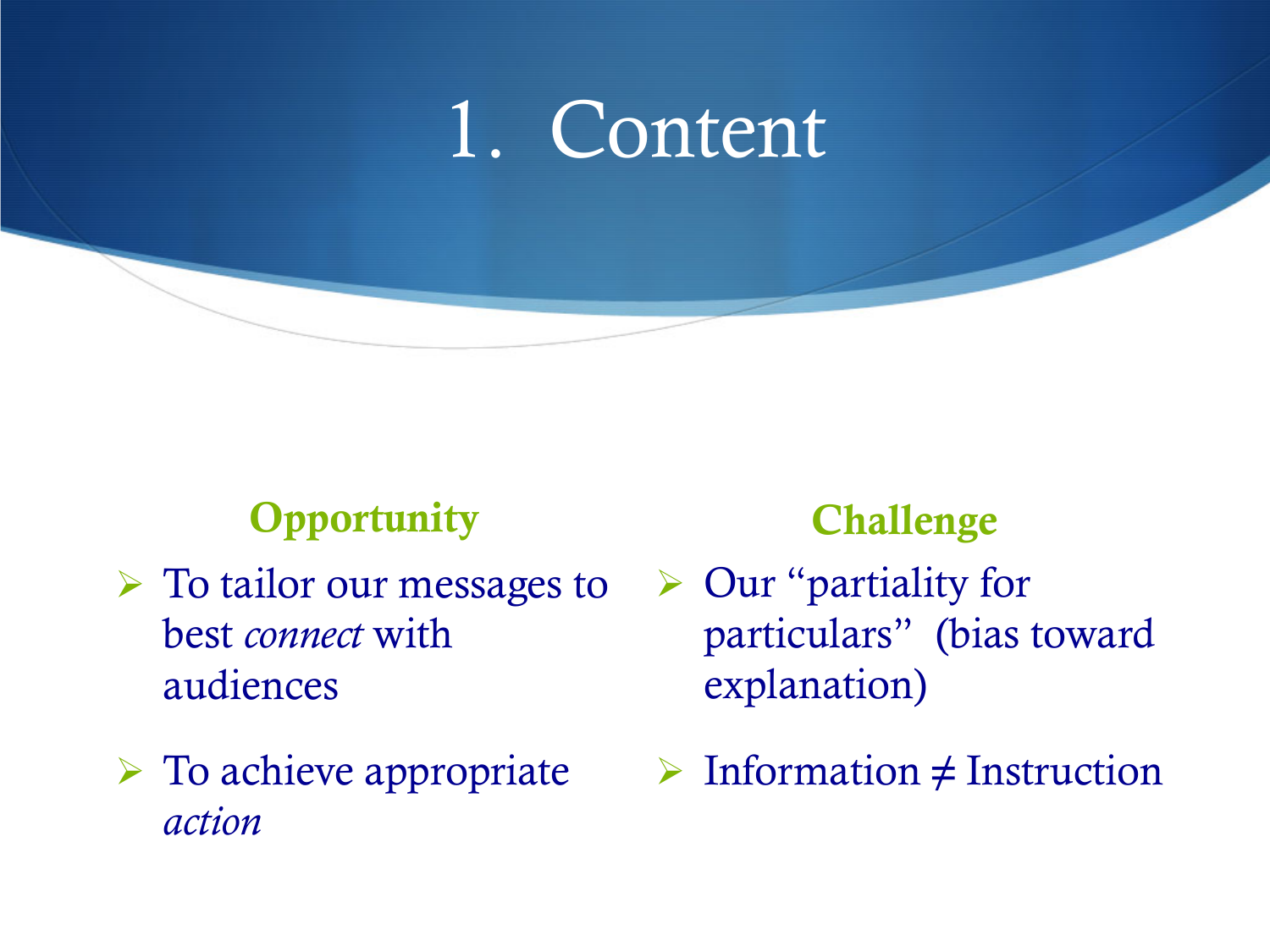## Message Design & Testing

- Goal: Design and deliver effective instructional messages during the acute phase of a crisis
- Learning:
	- Comprehension (Cognitive) +
	- $\triangleright$  Retention (Affective) +
	- Application (Behavioral)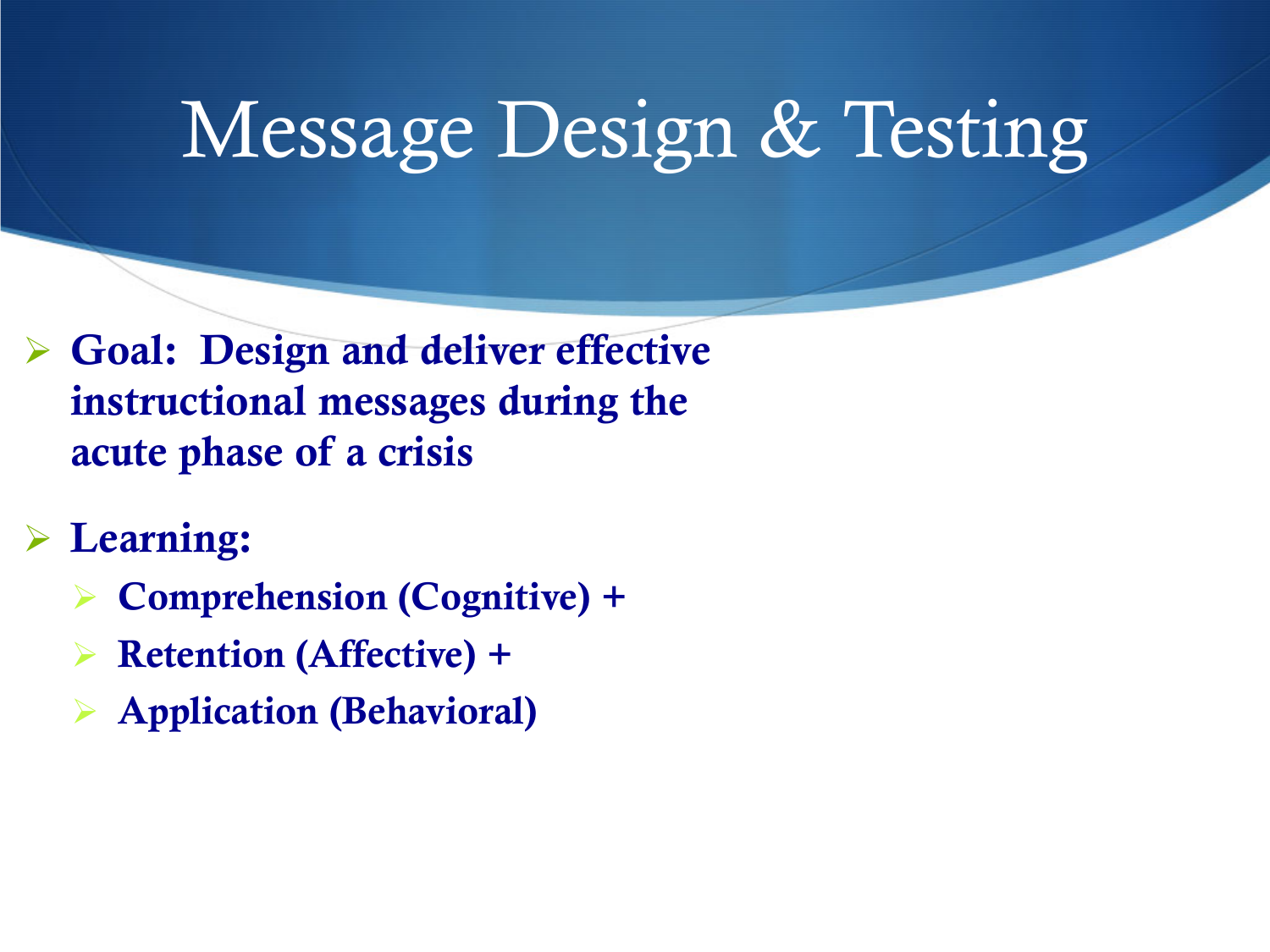## Message Testing

 $\triangleright$  Television is the most common and most important channel for communicating in times of crisis, threat, and disaster (Heath & O'Hair, 2009, Larson, 2010)

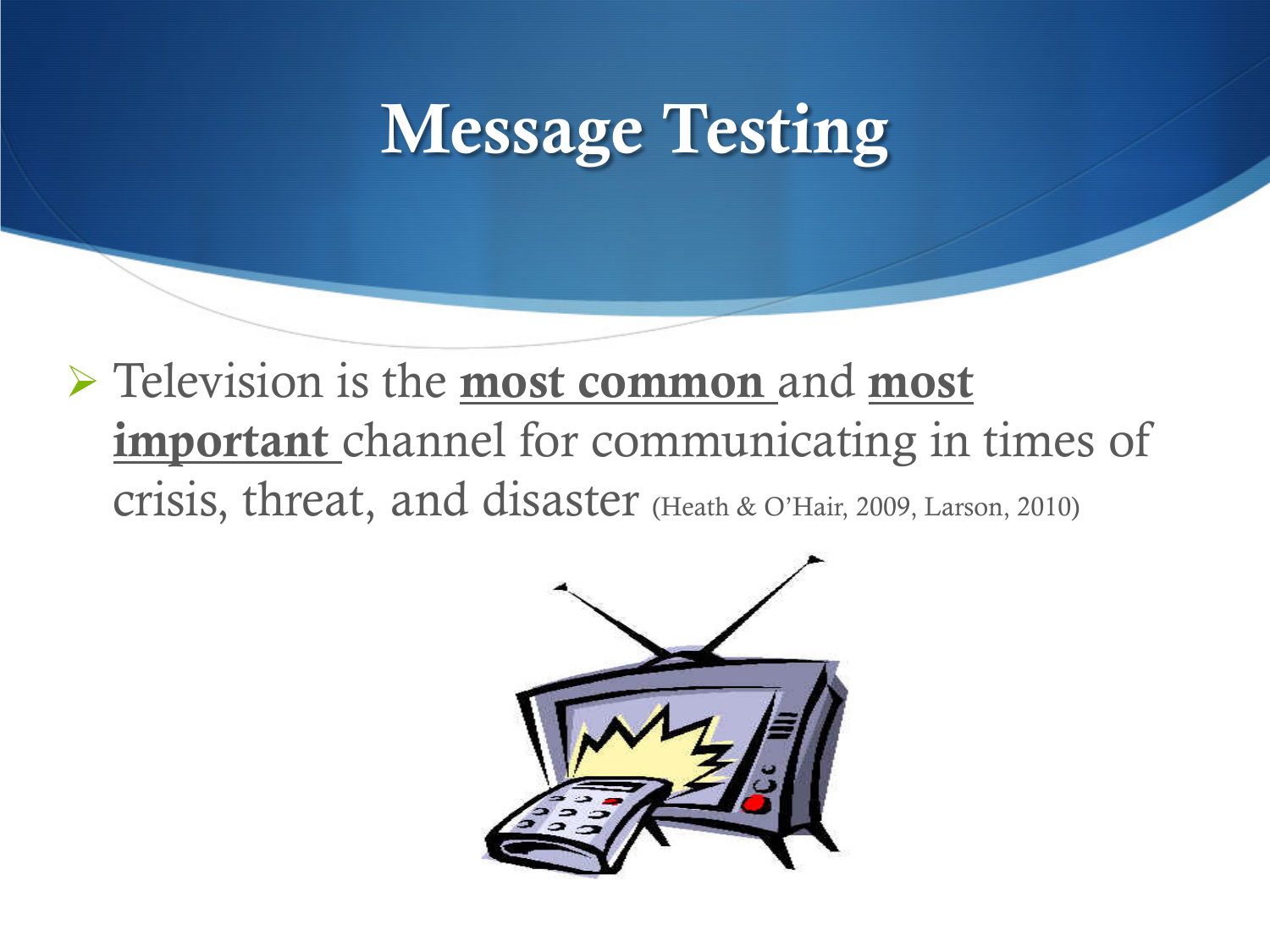# Instructional Message Content Conclusions (based on multiple studies)

- $\triangleright$  Significantly higher knowledge and confidence scores from those exposed to instructions for self-protection
- $\triangleright$  Messages without recommending actions for selfprotection actually reduce confidence and heighten fear!



http://joshthedentist.blogspot.com/2011/12/healthy-holidays-nutrition-exercise.html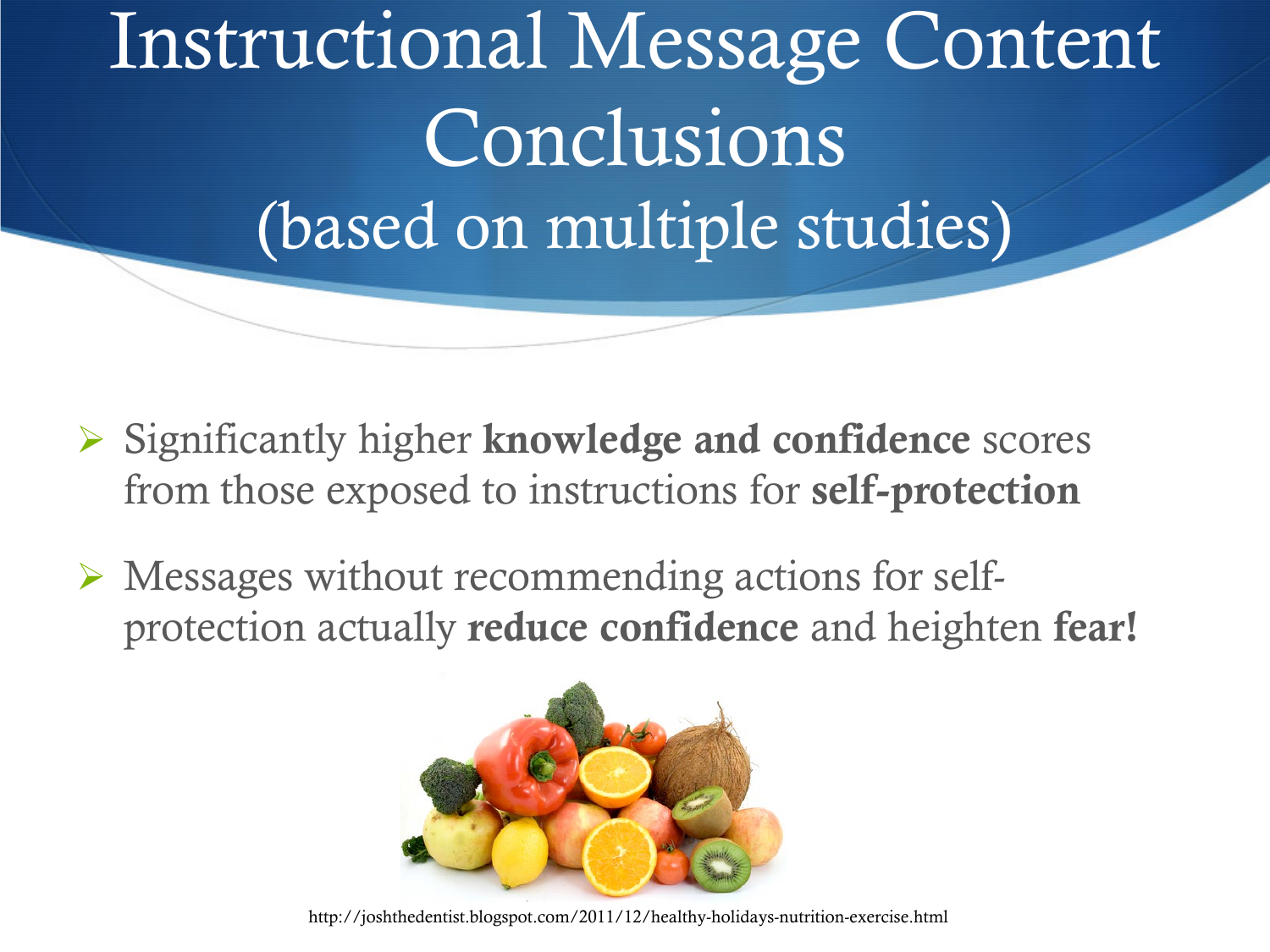## The Best Messages

- $\triangleright$  The best messages answer three questions
	- $\triangleright$  Internalize: Am I affected?
	- $\triangleright$  Understand: WHAT is happening and WHY?
	- Actions for self-protection: What should I do to PROTECT myself?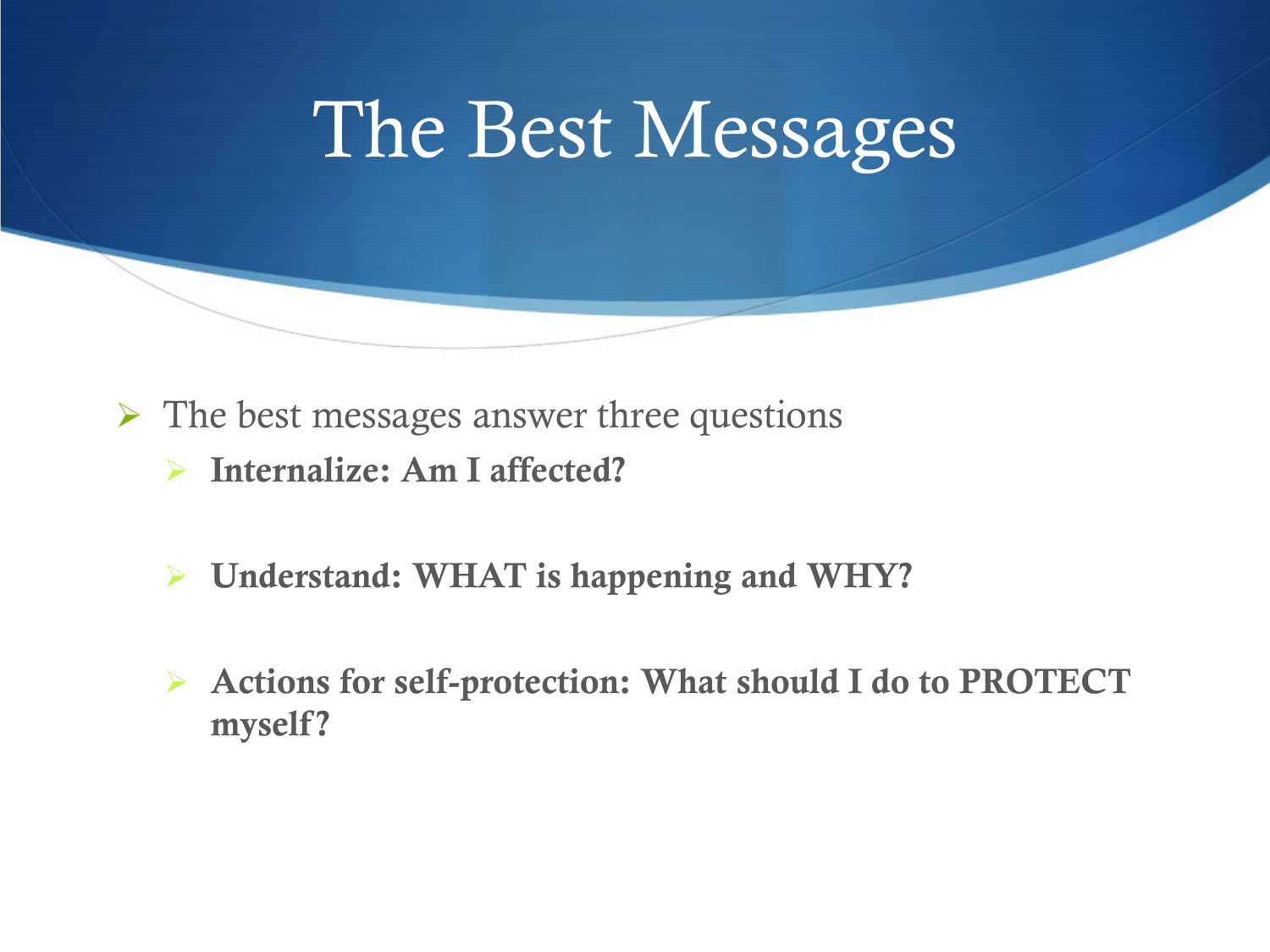

- $\triangleright$  In what ways might social media be used in positive ways during a crisis event?
- $\triangleright$  What are potential risks/harms?
- $\triangleright$  What role do you think social media does play during a crisis event?
- $\triangleright$  What role do you think it should play?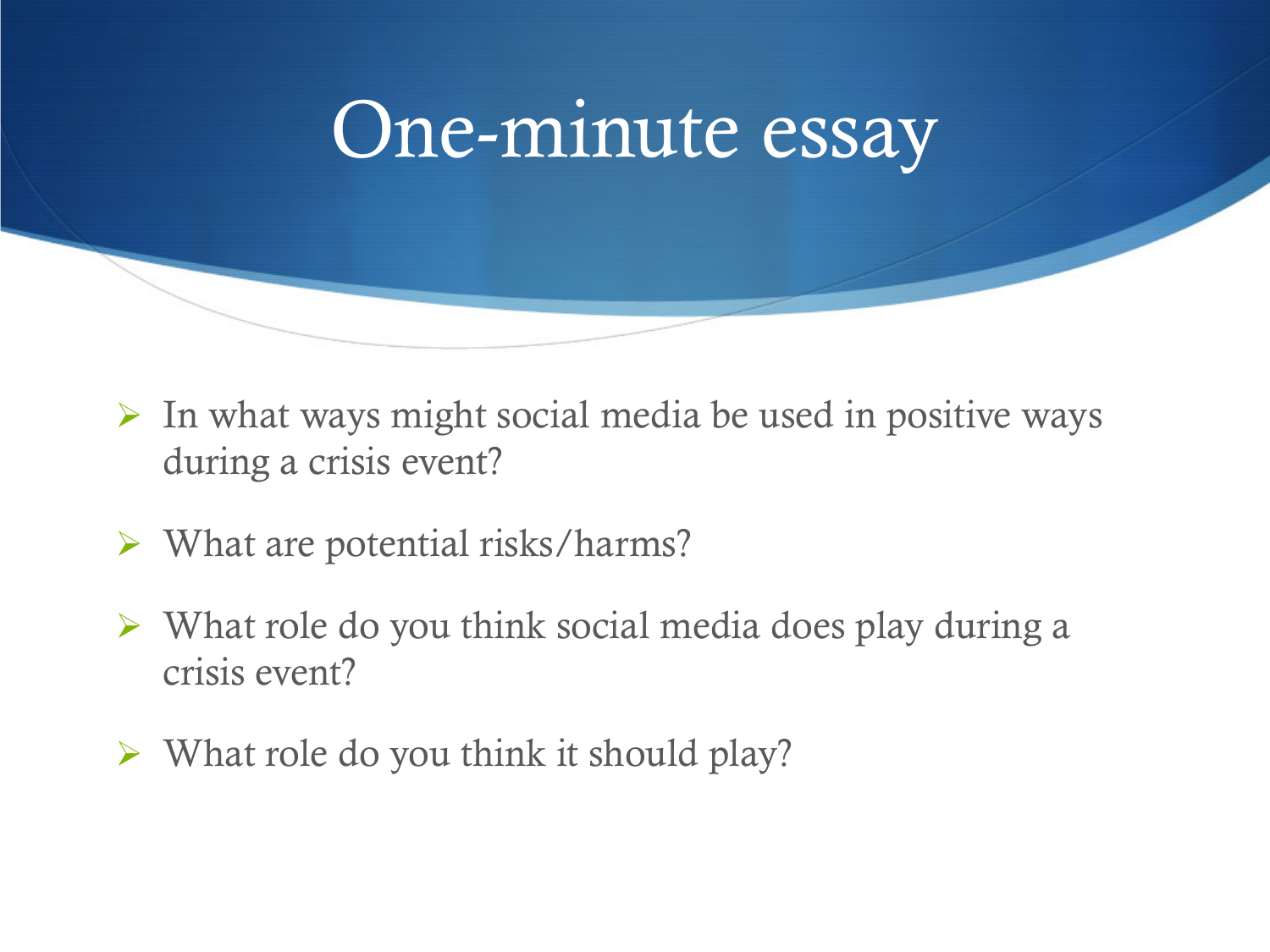# 3. Channel: Emerging Options

## **Opportunity**

 $\triangleright$  Social media allows us to share messages spontaneously with pre-selected audiences.

Challenge

▶ Accuracy, Accuracy, Accuracy